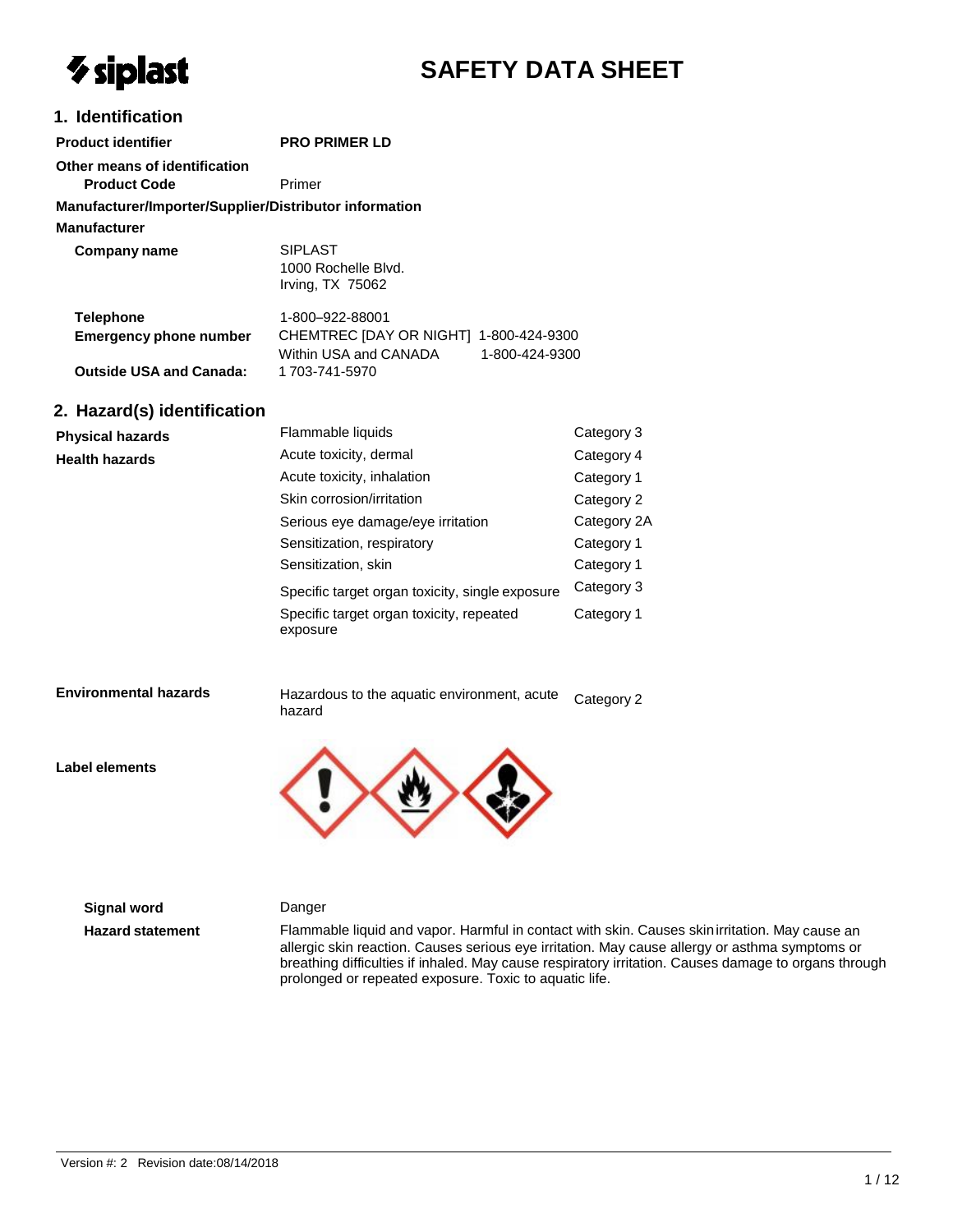| <b>Precautionary statement</b>               |                                                                                                                                                                                                                                                                                                                                                                                                                                                                                                                                                                                                                                                                                                                                                                                                                       |
|----------------------------------------------|-----------------------------------------------------------------------------------------------------------------------------------------------------------------------------------------------------------------------------------------------------------------------------------------------------------------------------------------------------------------------------------------------------------------------------------------------------------------------------------------------------------------------------------------------------------------------------------------------------------------------------------------------------------------------------------------------------------------------------------------------------------------------------------------------------------------------|
| <b>Prevention</b>                            | Obtain special instructions before use. Do not handle until all safety precautions have been read<br>and understood. Keep away from heat/sparks/open flames/hot surfaces. - No smoking. Keep<br>container tightly closed. Ground/bond container and receiving equipment. Use explosion-proof<br>electrical/ventilating/lighting equipment. Use only non-sparking tools. Take precautionary<br>measures against static discharge. Do not breathe vapor. Wash thoroughly after handling. Do not<br>eat, drink or smoke when using this product. Use only outdoors or in a well-ventilated area.<br>Contaminated work clothing must not be allowed out of the workplace. Avoid release to the<br>environment. Wear protective gloves/protective clothing/eye protection/face protection. Wear<br>respiratory protection. |
| Response                                     | If on skin (or hair): Take off immediately all contaminated clothing. Rinse skin with water/shower.<br>If inhaled: Remove person to fresh air and keep comfortable for breathing. If in eyes: Rinse<br>cautiously with water for several minutes. Remove contact lenses, if present and easy to do.<br>Continue rinsing. Immediately call a poison center/doctor. Specific treatment is urgent (see this<br>label). If skin irritation or rash occurs: Get medical advice/attention. If eye irritation persists: Get<br>medical advice/attention. Take off contaminated clothing and wash before reuse. In case of fire:<br>Use appropriate media to extinguish. Collect spillage.                                                                                                                                    |
| <b>Storage</b>                               | Store in a well-ventilated place. Keep container tightly closed. Store in a well-ventilated place.<br>Keep cool. Store locked up.                                                                                                                                                                                                                                                                                                                                                                                                                                                                                                                                                                                                                                                                                     |
| <b>Disposal</b>                              | Dispose of contents/container in accordance with local/regional/national/international regulations.                                                                                                                                                                                                                                                                                                                                                                                                                                                                                                                                                                                                                                                                                                                   |
| Hazard(s) not otherwise<br>classified (HNOC) | None known.                                                                                                                                                                                                                                                                                                                                                                                                                                                                                                                                                                                                                                                                                                                                                                                                           |

### **3. Composition/information on ingredients**

**Mixtures**

| <b>Chemical name</b>                       | Common name and synonyms | <b>CAS number</b> | %             |
|--------------------------------------------|--------------------------|-------------------|---------------|
| Xvlene                                     |                          | 1330-20-7         | 30 to $< 40$  |
| Aluminum paste                             |                          | 7429-90-5         | 10 to $<$ 20  |
| 4,4'-Diphenylmethane diisocyanate          |                          | 101-68-8          | $5$ to $<$ 10 |
| Polymethylene polyphenyl<br>polyisocyanate |                          | 9016-87-9         | 5 to $<$ 10   |
| Diisocyanate MDI)                          |                          | 26447-40-5        | 1 to $<$ 5    |
| Other components below reportable levels   |                          |                   | 30 to $< 40$  |

### **4. First-aid measures**

| <b>Inhalation</b>                                                            | Remove victim to fresh air and keep at rest in a position comfortable for breathing. Oxygen or<br>artificial respiration if needed. Do not use mouth-to-mouth method if victim inhaled the substance.<br>Induce artificial respiration with the aid of a pocket mask equipped with a one-way valve or other<br>proper respiratory medical device. Call a physician or poison control center immediately. |
|------------------------------------------------------------------------------|----------------------------------------------------------------------------------------------------------------------------------------------------------------------------------------------------------------------------------------------------------------------------------------------------------------------------------------------------------------------------------------------------------|
| <b>Skin contact</b>                                                          | Remove contaminated clothing immediately and wash skin with soap and water. Get medical<br>advice/attention if you feel unwell. In case of eczema or other skin disorders: Seek medical<br>attention and take along these instructions. Wash contaminated clothing before reuse.                                                                                                                         |
| Eye contact                                                                  | Immediately flush eyes with plenty of water for at least 15 minutes. Remove contact lenses, if<br>present and easy to do. Continue rinsing. Get medical attention if irritation develops and persists.                                                                                                                                                                                                   |
| Ingestion                                                                    | Rinse mouth. Get medical advice/attention if you feel unwell.                                                                                                                                                                                                                                                                                                                                            |
| <b>Most important</b><br>symptoms/effects, acute and<br>delayed              | Severe eye irritation. Symptoms may include stinging, tearing, redness, swelling, and blurred<br>vision. May cause respiratory irritation. Difficulty in breathing. Skin irritation. May cause redness<br>and pain. May cause an allergic skin reaction. Dermatitis. Rash. Prolonged exposure may cause<br>chronic effects.                                                                              |
| Indication of immediate<br>medical attention and special<br>treatment needed | Provide general supportive measures and treat symptomatically. Thermal burns: Flush with water<br>immediately. While flushing, remove clothes which do not adhere to affected area. Call an<br>ambulance. Continue flushing during transport to hospital. Keep victim warm. Keep victim under<br>observation. Symptoms may be delayed.                                                                   |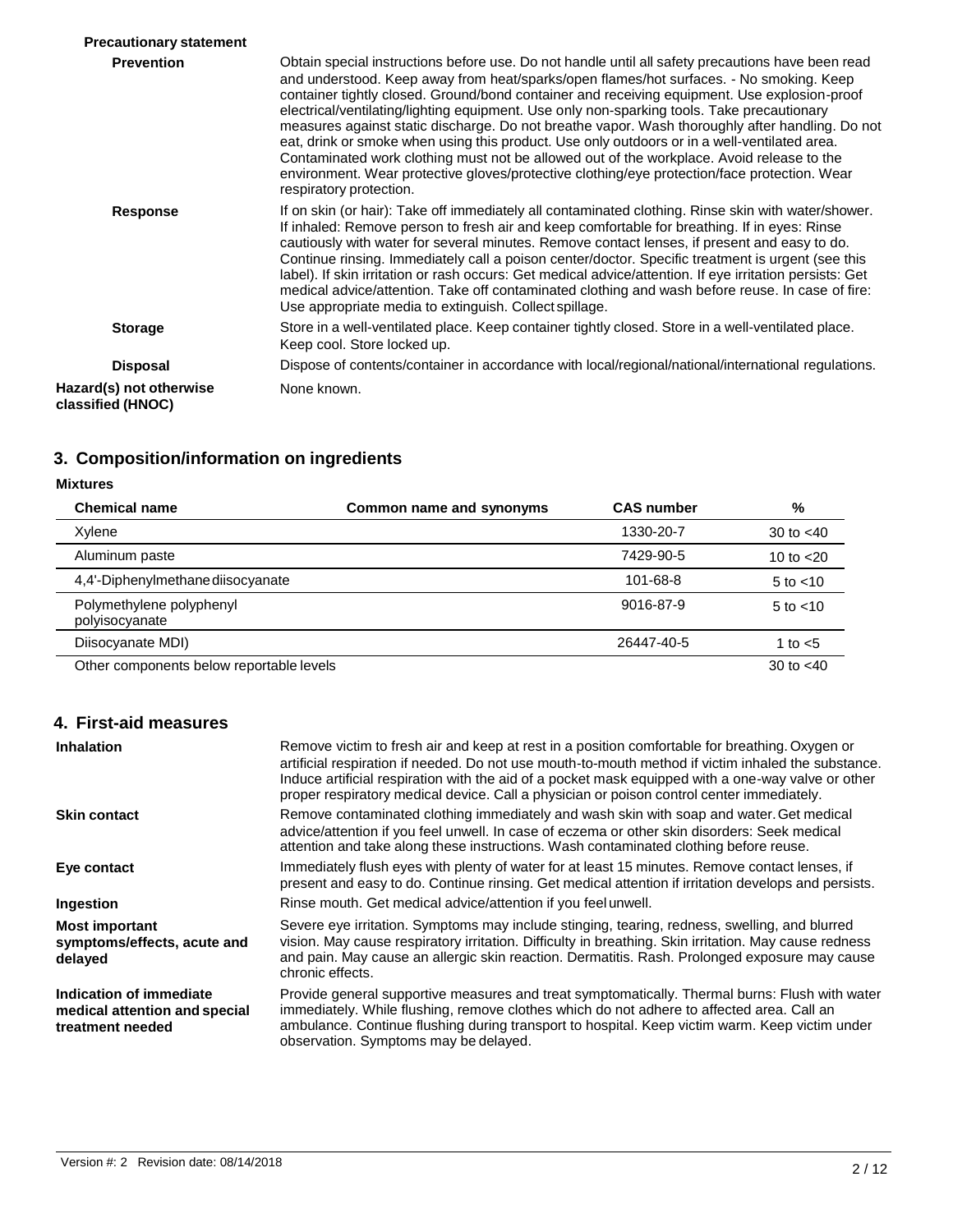**General information** Take off all contaminated clothing immediately. IF exposed or concerned: Get medical advice/attention. If you feel unwell, seek medical advice (show the label where possible). Ensure that medical personnel are aware of the material(s) involved, and take precautions to protect themselves. Show this safety data sheet to the doctor in attendance. Wash contaminated clothing before reuse.

#### **5. Fire-fighting measures**

| Suitable extinguishing media                                     | Water fog. Foam. Dry chemical powder. Dry sand. Carbon dioxide (CO2).                                                                                                                 |
|------------------------------------------------------------------|---------------------------------------------------------------------------------------------------------------------------------------------------------------------------------------|
| Unsuitable extinguishing<br>media                                | Water. Do not use water jet as an extinguisher, as this will spread the fire.                                                                                                         |
| Specific hazards arising from<br>the chemical                    | Vapors may form explosive mixtures with air. Vapors may travel considerable distance to a source<br>of ignition and flash back. During fire, gases hazardous to health may be formed. |
| Special protective equipment<br>and precautions for firefighters | Self-contained breathing apparatus and full protective clothing must be worn in case of fire.                                                                                         |
| <b>Fire fighting</b><br>equipment/instructions                   | In case of fire and/or explosion do not breathe fumes. Move containers from fire area if you can do<br>so without risk.                                                               |
| <b>Specific methods</b>                                          | Use standard firefighting procedures and consider the hazards of other involved materials.                                                                                            |
| <b>General fire hazards</b>                                      | Flammable liquid and vapor.                                                                                                                                                           |

#### **6. Accidental release measures**

| <b>Personal precautions,</b><br>protective equipment and<br>emergency procedures | Keep unnecessary personnel away. Keep people away from and upwind of spill/leak. Eliminate all<br>ignition sources (no smoking, flares, sparks, or flames in immediate area). Wear appropriate<br>protective equipment and clothing during clean-up. Do not breathe vapors or spray mist. Do not<br>touch damaged containers or spilled material unless wearing appropriate protective clothing.<br>Ventilate closed spaces before entering them. Local authorities should be advised if significant<br>spillages cannot be contained. For personal protection, see section 8 of the SDS.                                                                                                                                                                                                                                                                                                                                                                                         |
|----------------------------------------------------------------------------------|-----------------------------------------------------------------------------------------------------------------------------------------------------------------------------------------------------------------------------------------------------------------------------------------------------------------------------------------------------------------------------------------------------------------------------------------------------------------------------------------------------------------------------------------------------------------------------------------------------------------------------------------------------------------------------------------------------------------------------------------------------------------------------------------------------------------------------------------------------------------------------------------------------------------------------------------------------------------------------------|
| Methods and materials for<br>containment and cleaning up                         | Eliminate all ignition sources (no smoking, flares, sparks, or flames in immediate area). Take<br>precautionary measures against static discharge. Use only non-sparking tools. Keep combustibles<br>(wood, paper, oil, etc.) away from spilled material.                                                                                                                                                                                                                                                                                                                                                                                                                                                                                                                                                                                                                                                                                                                         |
|                                                                                  | Large Spills: Stop the flow of material, if this is without risk. Dike the spilled material, where this is<br>possible. Cover with plastic sheet to prevent spreading. Use a non-combustible material like<br>vermiculite, sand or earth to soak up the product and place into a container for later disposal.<br>Prevent product from entering drains. Following product recovery, flush area with water.                                                                                                                                                                                                                                                                                                                                                                                                                                                                                                                                                                        |
|                                                                                  | Small Spills: Absorb with earth, sand or other non-combustible material and transfer to containers<br>for later disposal. Wipe up with absorbent material (e.g. cloth, fleece). Clean surface thoroughly to<br>remove residual contamination.                                                                                                                                                                                                                                                                                                                                                                                                                                                                                                                                                                                                                                                                                                                                     |
| <b>Environmental precautions</b>                                                 | Never return spills to original containers for re-use. For waste disposal, see section 13 of the SDS.<br>Avoid release to the environment. Prevent further leakage or spillage if safe to do so. Avoid<br>discharge into drains, water courses or onto the ground. Inform appropriate managerial or<br>supervisory personnel of all environmental releases.                                                                                                                                                                                                                                                                                                                                                                                                                                                                                                                                                                                                                       |
| 7. Handling and storage                                                          |                                                                                                                                                                                                                                                                                                                                                                                                                                                                                                                                                                                                                                                                                                                                                                                                                                                                                                                                                                                   |
| Precautions for safe handling                                                    | Obtain special instructions before use. Do not handle until all safety precautions have been read<br>and understood. Do not handle, store or open near an open flame, sources of heat or sources of<br>ignition. Protect material from direct sunlight. Explosion-proof general and local exhaust ventilation.<br>Take precautionary measures against static discharges. All equipment used when handling the<br>product must be grounded. Use non-sparking tools and explosion-proof equipment. Do not breathe<br>vapors or spray mist. Avoid contact with eyes, skin, and clothing. Avoid prolonged exposure. When<br>using, do not eat, drink or smoke. Should be handled in closed systems, if possible. Use only<br>outdoors or in a well-ventilated area. Wear appropriate personal protective equipment. Wash<br>hands thoroughly after handling. Avoid release to the environment. Wash contaminated clothing<br>before reuse. Observe good industrial hygiene practices. |
| Conditions for safe storage,<br>including any incompatibilities                  | Store locked up. Keep away from heat, sparks and open flame. Prevent electrostatic charge<br>build-up by using common bonding and grounding techniques. Store in a cool, dry place out of<br>direct sunlight. Store in original tightly closed container. Store in a well-ventilated place. Keep in an<br>area equipped with sprinklers. Store away from incompatible materials (see Section 10 of the<br>SDS).                                                                                                                                                                                                                                                                                                                                                                                                                                                                                                                                                                   |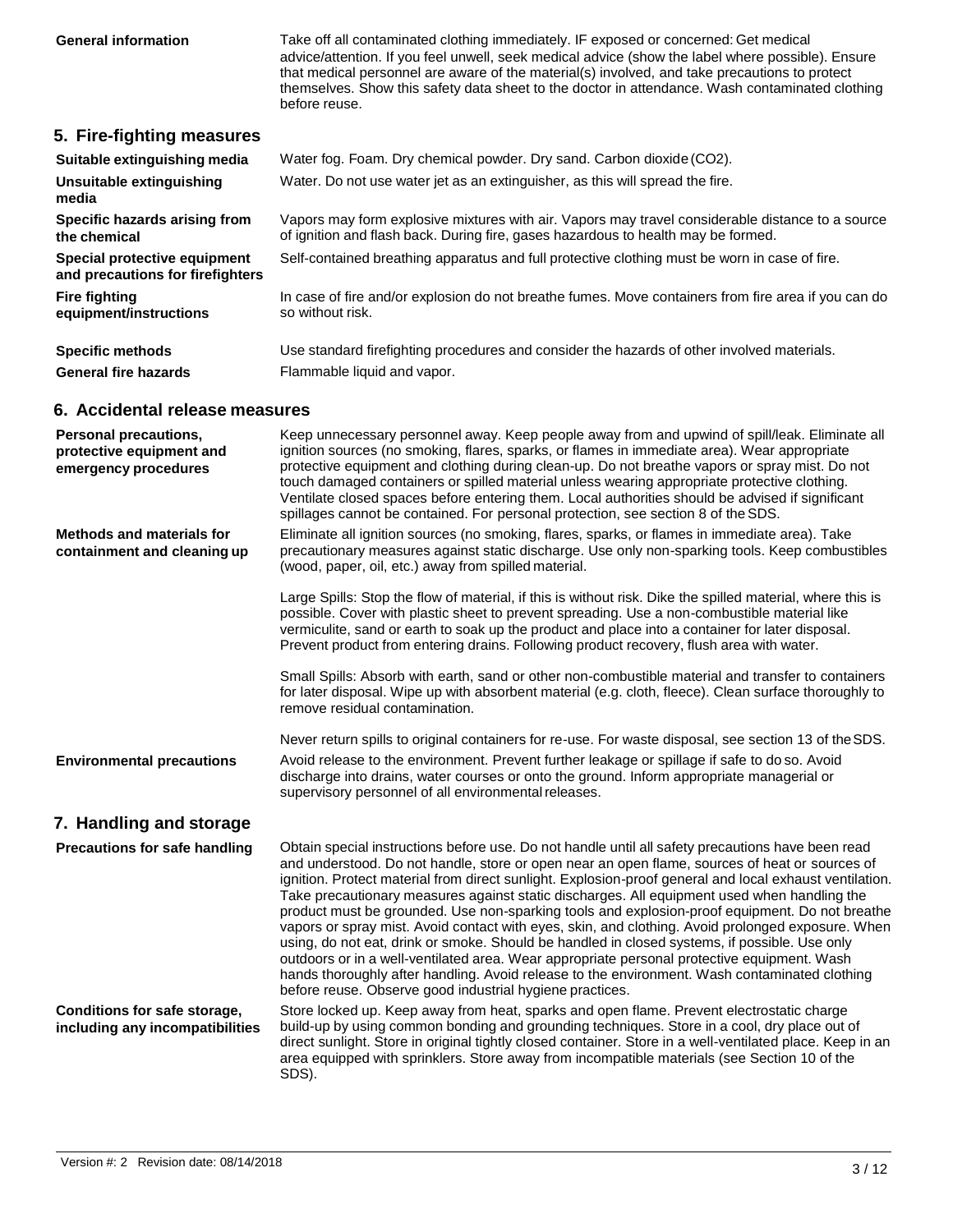#### **8. Exposure controls/personal protection**

#### **Occupational exposure limits**

#### **US. OSHA Table Z-1 Limits for Air Contaminants (29 CFR1910.1000)**

| <b>Components</b>                                             | <b>Type</b> | Value                              | Form                                  |
|---------------------------------------------------------------|-------------|------------------------------------|---------------------------------------|
| 4,4'-Diphenylmethane<br>diisocyanate (CAS<br>$101 - 68 - 8$   | Ceiling     | $0.2$ mg/m $3$                     |                                       |
|                                                               |             | $0.02$ ppm                         |                                       |
| Aluminum (CAS<br>7429-90-5)                                   | PEL         | $5$ mg/m $3$                       | Respirable dust.                      |
|                                                               |             | 15 mg/m3                           | Total dust.                           |
|                                                               |             | 100 ppm                            |                                       |
| Polymethylene polyphenyl<br>polyisocyanate (CAS<br>9016-87-9) | Ceiling     | $0.2$ mg/m $3$                     |                                       |
| Xylene (CAS 1330-20-7)                                        | <b>PEL</b>  | $0.02$ ppm<br>435 mg/m3<br>100 ppm |                                       |
|                                                               |             |                                    |                                       |
| <b>US. ACGIH Threshold Limit Values</b><br><b>Components</b>  | <b>Type</b> | Value                              | Form                                  |
| 4,4'-Diphenylmethane<br>diisocyanate (CAS<br>$101 - 68 - 8$   | <b>TWA</b>  | 0.005 ppm                          |                                       |
| ALUMINUM (CAS<br>7429-90-5)                                   | <b>TWA</b>  | 1 $mg/m3$                          | Respirable fraction.                  |
| Polymethylene polyphenyl<br>polyisocyanate (CAS<br>9016-87-9) | <b>TWA</b>  | 0.005 ppm                          |                                       |
| XYLENE (CAS 1330-20-7)                                        | <b>STEL</b> | 150 ppm                            |                                       |
|                                                               | <b>TWA</b>  | 100 ppm                            |                                       |
| US. NIOSH: Pocket Guide to Chemical Hazards                   |             |                                    |                                       |
| <b>Components</b>                                             | <b>Type</b> | Value                              | Form                                  |
| 4,4'-Diphenylmethane<br>diisocyanate (CAS<br>$101 - 68 - 8$   | Ceiling     | $0.2$ mg/m $3$                     |                                       |
|                                                               |             | $0.02$ ppm                         |                                       |
|                                                               | <b>TWA</b>  | 0.05 mg/m3                         |                                       |
|                                                               |             | 0.005 ppm                          |                                       |
| <b>ALUMINUM (CAS</b><br>7429-90-5)                            | <b>TWA</b>  | $5$ mg/m $3$                       | Respirable.                           |
|                                                               |             | $5 \text{ mg/m}$ 3                 | Welding fume or<br>pyrophoric powder. |
|                                                               |             | 10 mg/m3                           | Total                                 |
|                                                               |             | 100 ppm                            |                                       |
|                                                               |             | 100 ppm                            |                                       |
| Polymethylene polyphenyl<br>polyisocyanate (CAS<br>9016-87-9) | Ceiling     | $0.2$ mg/m $3$                     |                                       |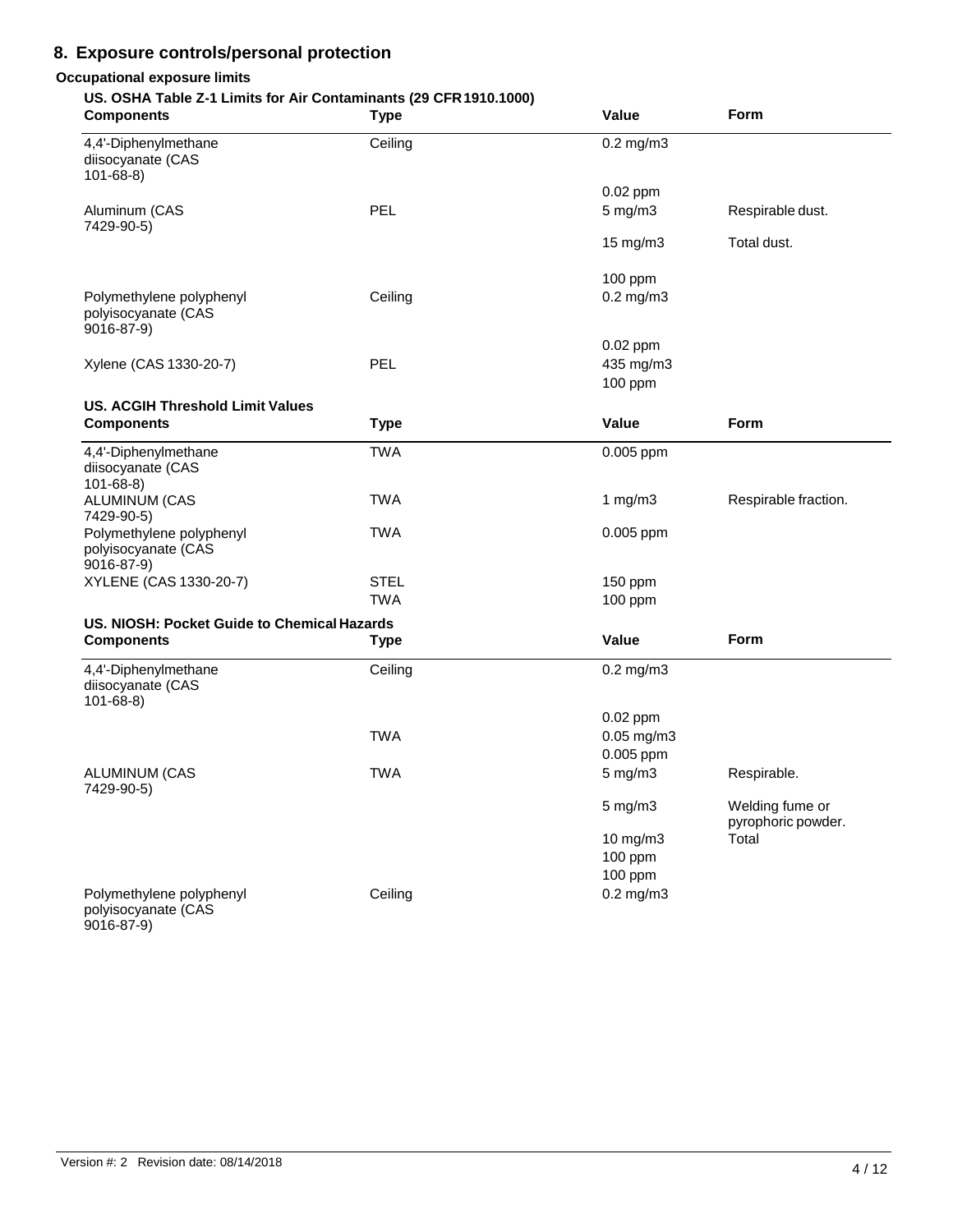| US. NIOSH: Pocket Guide to Chemical Hazards |             |
|---------------------------------------------|-------------|
| Components                                  | <b>Type</b> |

| <b>Components</b>                                                                                               |                                  | <b>Type</b>                                                                                                                                                                                            |                        | Value                          | <b>Form</b>                                                                                                                                                                                                                                                                                        |
|-----------------------------------------------------------------------------------------------------------------|----------------------------------|--------------------------------------------------------------------------------------------------------------------------------------------------------------------------------------------------------|------------------------|--------------------------------|----------------------------------------------------------------------------------------------------------------------------------------------------------------------------------------------------------------------------------------------------------------------------------------------------|
|                                                                                                                 |                                  |                                                                                                                                                                                                        |                        | 0.02 ppm                       |                                                                                                                                                                                                                                                                                                    |
|                                                                                                                 | <b>TWA</b>                       |                                                                                                                                                                                                        |                        | $0.05$ mg/m $3$<br>$0.005$ ppm |                                                                                                                                                                                                                                                                                                    |
| <b>Biological limit values</b>                                                                                  |                                  |                                                                                                                                                                                                        |                        |                                |                                                                                                                                                                                                                                                                                                    |
| <b>ACGIH Biological Exposure Indices</b>                                                                        |                                  |                                                                                                                                                                                                        |                        |                                |                                                                                                                                                                                                                                                                                                    |
| <b>Components</b>                                                                                               | Value                            | <b>Determinant</b>                                                                                                                                                                                     | <b>Specimen</b>        | <b>Sampling Time</b>           |                                                                                                                                                                                                                                                                                                    |
| XYLENE (CAS 1330-20-7) 1.5 g/g                                                                                  |                                  | Methylhippuric<br>acids                                                                                                                                                                                | Creatinine in<br>urine |                                |                                                                                                                                                                                                                                                                                                    |
| * - For sampling details, please see the source document.                                                       |                                  |                                                                                                                                                                                                        |                        |                                |                                                                                                                                                                                                                                                                                                    |
| controls<br>Individual protection measures, such as personal protective equipment<br><b>Eye/face protection</b> |                                  | changes per hour) should be used. Ventilation rates should be matched to conditions. If<br>shower must be available when handling this product.<br>Wear safety glasses with side shields (or goggles). |                        |                                | applicable, use process enclosures, local exhaust ventilation, or other engineering controls to<br>maintain airborne levels below recommended exposure limits. If exposure limits have not been<br>established, maintain airborne levels to an acceptable level. Eye wash facilities and emergency |
| <b>Skin protection</b>                                                                                          |                                  |                                                                                                                                                                                                        |                        |                                |                                                                                                                                                                                                                                                                                                    |
| <b>Hand protection</b>                                                                                          | supplier.                        |                                                                                                                                                                                                        |                        |                                | Wear appropriate chemical resistant gloves. Suitable gloves can be recommended by the glove                                                                                                                                                                                                        |
| Other                                                                                                           |                                  | Wear appropriate chemical resistant clothing.                                                                                                                                                          |                        |                                |                                                                                                                                                                                                                                                                                                    |
| <b>Respiratory protection</b>                                                                                   |                                  | Wear positive pressure self-contained breathing apparatus (SCBA).                                                                                                                                      |                        |                                |                                                                                                                                                                                                                                                                                                    |
| <b>Thermal hazards</b>                                                                                          |                                  | Wear appropriate thermal protective clothing, when necessary.                                                                                                                                          |                        |                                |                                                                                                                                                                                                                                                                                                    |
| <b>General hygiene</b><br>considerations                                                                        | be allowed out of the workplace. |                                                                                                                                                                                                        |                        |                                | When using do not smoke. Always observe good personal hygiene measures, such as washing<br>after handling the material and before eating, drinking, and/or smoking. Routinely wash work<br>clothing and protective equipment to remove contaminants. Contaminated work clothing should not         |

### **9. Physical and chemical properties**

| Appearance                                   |                 |
|----------------------------------------------|-----------------|
| <b>Physical state</b>                        | Liquid.         |
| Form                                         | Liquid.         |
| Color                                        | Not available.  |
| Odor                                         | Not available.  |
| <b>Odor threshold</b>                        | Not available.  |
| рH                                           | Not available.  |
| Melting point/freezing point                 | Not available.  |
| Initial boiling point and boiling<br>range   | Not available.  |
| <b>Flash point</b>                           | Not available.  |
| <b>Evaporation rate</b>                      | Not available.  |
| Flammability (solid, gas)                    | Not applicable. |
| Upper/lower flammability or explosive limits |                 |
| <b>Flammability limit - lower</b><br>$(\% )$ | Not available.  |
| <b>Flammability limit - upper</b><br>$(\% )$ | Not available.  |
| Explosive limit - lower (%)                  | Not available.  |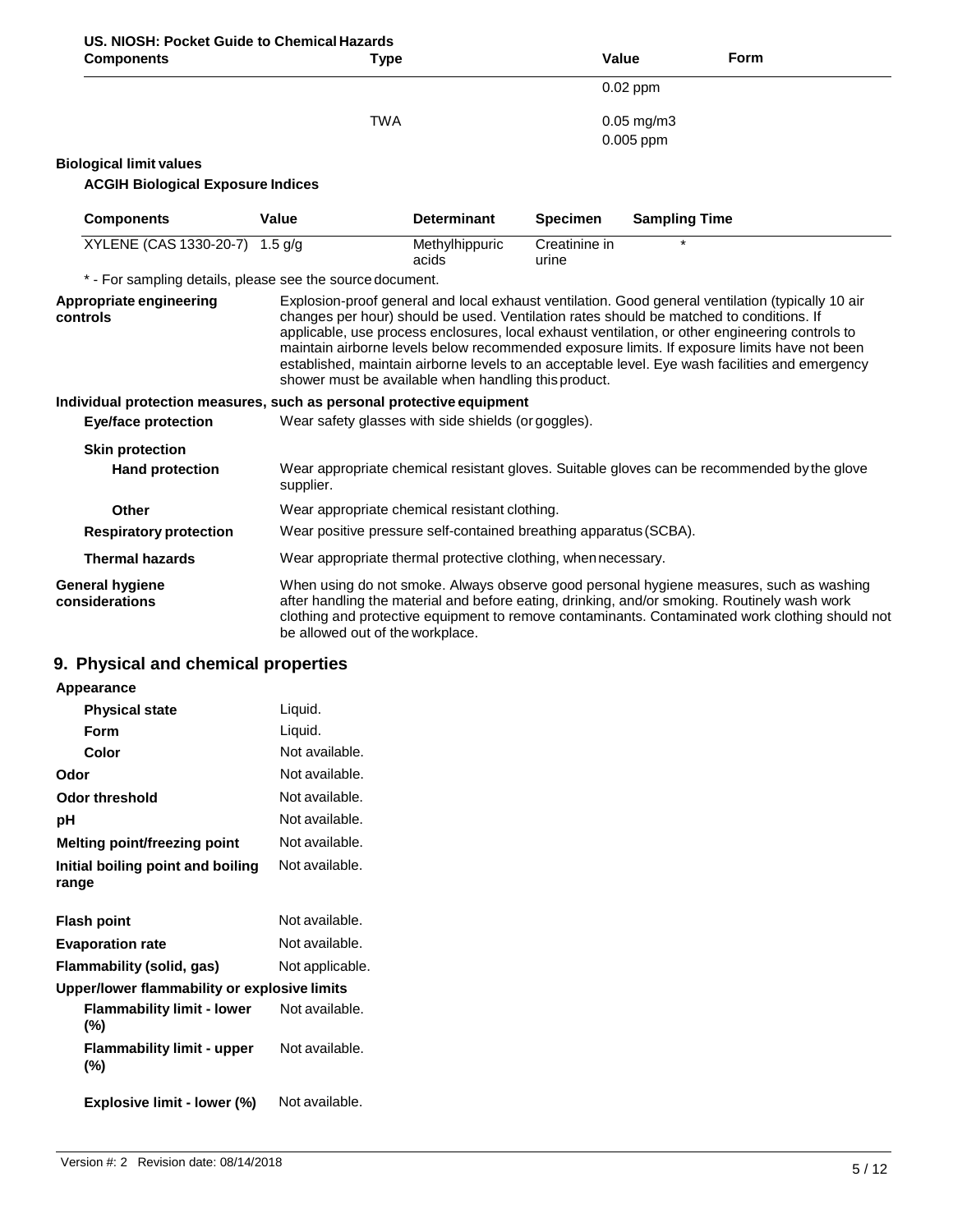| Explosive limit - upper (%)                       | Not available.                                                                                                                                    |
|---------------------------------------------------|---------------------------------------------------------------------------------------------------------------------------------------------------|
| Vapor pressure                                    | Not available.                                                                                                                                    |
| Vapor density                                     | Not available.                                                                                                                                    |
| <b>Relative density</b>                           | Not available.                                                                                                                                    |
| Solubility(ies)                                   |                                                                                                                                                   |
| <b>Solubility (water)</b>                         | Not available.                                                                                                                                    |
| <b>Partition coefficient</b><br>(n-octanol/water) | Not available.                                                                                                                                    |
| <b>Auto-ignition temperature</b>                  | Not available.                                                                                                                                    |
| <b>Decomposition temperature</b>                  | Not available.                                                                                                                                    |
| <b>Viscosity</b>                                  | Not available.                                                                                                                                    |
| <b>Other information</b>                          |                                                                                                                                                   |
| <b>Density</b>                                    | 8.37 lbs/gal                                                                                                                                      |
| <b>Percent volatile</b>                           | 40.28                                                                                                                                             |
| <b>Specific gravity</b>                           | 1                                                                                                                                                 |
| <b>VOC</b>                                        | 3 lbs/gal Material                                                                                                                                |
|                                                   | 403 g/l Regulatory                                                                                                                                |
| 10. Stability and reactivity                      |                                                                                                                                                   |
| <b>Reactivity</b>                                 | The product is stable and non-reactive under normal conditions of use, storage and transport.                                                     |
| <b>Chemical stability</b>                         | Material is stable under normal conditions.                                                                                                       |
| <b>Possibility of hazardous</b><br>reactions      | Hazardous polymerization does not occur.                                                                                                          |
| <b>Conditions to avoid</b>                        | Avoid heat, sparks, open flames and other ignition sources. Avoid temperatures exceeding the<br>flash point. Contact with incompatible materials. |
| Incompatible materials                            | Strong acids. Acids. Strong oxidizing agents. Halogens. Alcohols.                                                                                 |
| <b>Hazardous decomposition</b><br>products        | No hazardous decomposition products are known.                                                                                                    |
| 11. Toxicological information                     |                                                                                                                                                   |
| Information on likely routes of exposure          |                                                                                                                                                   |

| <b>Inhalation</b>                                                                  | May cause damage to organs through prolonged or repeated exposure by inhalation. May<br>cause allergy or asthma symptoms or breathing difficulties if inhaled.                                                                                                             |
|------------------------------------------------------------------------------------|----------------------------------------------------------------------------------------------------------------------------------------------------------------------------------------------------------------------------------------------------------------------------|
| <b>Skin contact</b>                                                                | Harmful in contact with skin. Causes skin irritation. May cause an allergic skin reaction.                                                                                                                                                                                 |
| Eye contact                                                                        | Causes serious eye irritation.                                                                                                                                                                                                                                             |
| Ingestion                                                                          | Expected to be a low ingestion hazard.                                                                                                                                                                                                                                     |
| Symptoms related to the<br>physical, chemical and<br>toxicological characteristics | Severe eye irritation. Symptoms may include stinging, tearing, redness, swelling, and blurred<br>vision. May cause respiratory irritation. Difficulty in breathing. Skin irritation. May cause redness<br>and pain. May cause an allergic skin reaction. Dermatitis. Rash. |

#### **Information on toxicological effects**

| <b>Acute toxicity</b>                            | irritation.    | Harmful in contact with skin. May cause an allergic skin reaction. May cause respiratory |  |
|--------------------------------------------------|----------------|------------------------------------------------------------------------------------------|--|
| <b>Components</b>                                | <b>Species</b> | <b>Test Results</b>                                                                      |  |
| 4,4'-Diphenylmethane diisocyanate (CAS 101-68-8) |                |                                                                                          |  |
| Acute                                            |                |                                                                                          |  |
| <b>Inhalation</b>                                |                |                                                                                          |  |
| <b>LC50</b>                                      | Rat            | 0.369 mg/l, 4 Hours                                                                      |  |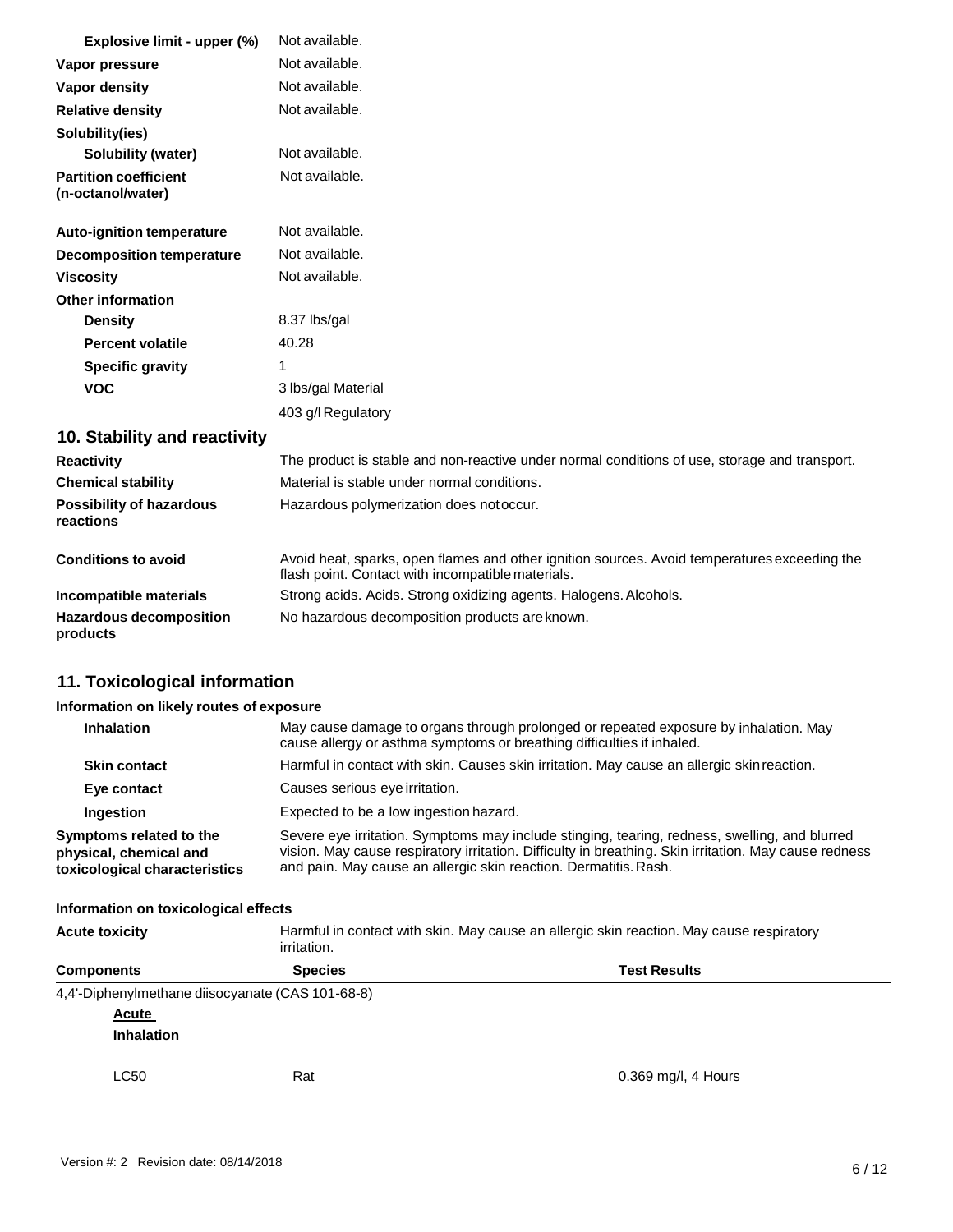| Polymethylene polyphenyl polyisocyanate (CAS9016-87-9)                                                                                                |                                                                                                                                                                             |                                                                                                            |                                                                                             |
|-------------------------------------------------------------------------------------------------------------------------------------------------------|-----------------------------------------------------------------------------------------------------------------------------------------------------------------------------|------------------------------------------------------------------------------------------------------------|---------------------------------------------------------------------------------------------|
| <u>Acute</u>                                                                                                                                          |                                                                                                                                                                             |                                                                                                            |                                                                                             |
| <b>Inhalation</b>                                                                                                                                     |                                                                                                                                                                             |                                                                                                            |                                                                                             |
| <b>LC50</b>                                                                                                                                           | Rat                                                                                                                                                                         |                                                                                                            | 0.369 mg/l, 4 Hours                                                                         |
| XYLENE (CAS 1330-20-7)                                                                                                                                |                                                                                                                                                                             |                                                                                                            |                                                                                             |
| <u>Acute</u>                                                                                                                                          |                                                                                                                                                                             |                                                                                                            |                                                                                             |
| Dermal                                                                                                                                                |                                                                                                                                                                             |                                                                                                            |                                                                                             |
| LD50                                                                                                                                                  | Rabbit                                                                                                                                                                      | > 43 g/kg                                                                                                  |                                                                                             |
| <b>Inhalation</b>                                                                                                                                     |                                                                                                                                                                             |                                                                                                            |                                                                                             |
| <b>LC50</b>                                                                                                                                           | Mouse                                                                                                                                                                       |                                                                                                            | 3907 mg/l, 6 Hours                                                                          |
|                                                                                                                                                       | Rat                                                                                                                                                                         |                                                                                                            | 6350 mg/l, 4 Hours                                                                          |
| Oral                                                                                                                                                  |                                                                                                                                                                             |                                                                                                            |                                                                                             |
| LD50                                                                                                                                                  | Mouse                                                                                                                                                                       |                                                                                                            | 1590 mg/kg                                                                                  |
|                                                                                                                                                       | Rat                                                                                                                                                                         |                                                                                                            | 3523 - 8600 mg/kg                                                                           |
|                                                                                                                                                       | * Estimates for product may be based on additional component data not shown.                                                                                                |                                                                                                            |                                                                                             |
| <b>Skin corrosion/irritation</b>                                                                                                                      | Causes skin irritation.                                                                                                                                                     |                                                                                                            |                                                                                             |
| Serious eye damage/eye<br>irritation                                                                                                                  | Causes serious eye irritation.                                                                                                                                              |                                                                                                            |                                                                                             |
| Respiratory or skin sensitization                                                                                                                     |                                                                                                                                                                             |                                                                                                            |                                                                                             |
|                                                                                                                                                       |                                                                                                                                                                             |                                                                                                            |                                                                                             |
| <b>Respiratory sensitization</b><br><b>Skin sensitization</b>                                                                                         | May cause allergy or asthma symptoms or breathing difficulties if inhaled.                                                                                                  |                                                                                                            |                                                                                             |
| Germ cell mutagenicity                                                                                                                                | May cause an allergic skin reaction.<br>No data available to indicate product or any components present at greater than 0.1% are                                            |                                                                                                            |                                                                                             |
|                                                                                                                                                       | mutagenic or genotoxic.<br>Not applicable.                                                                                                                                  |                                                                                                            |                                                                                             |
| Carcinogenicity                                                                                                                                       |                                                                                                                                                                             |                                                                                                            |                                                                                             |
| IARC Monographs. Overall Evaluation of Carcinogenicity                                                                                                |                                                                                                                                                                             | 3 Not classifiable as to carcinogenicity to humans.                                                        |                                                                                             |
| 4,4'-Diphenylmethane diisocyanate (CAS 101-68-8)<br>DIISOCYANATE (MDI) (CAS 26447-40-5)<br>Polymethylene polyphenyl polyisocyanate (CAS<br>9016-87-9) |                                                                                                                                                                             | 3 Not classifiable as to carcinogenicity to humans.<br>3 Not classifiable as to carcinogenicity to humans. |                                                                                             |
| XYLENE (CAS 1330-20-7)                                                                                                                                | OSHA Specifically Regulated Substances (29 CFR 1910.1001-1050)                                                                                                              | 3 Not classifiable as to carcinogenicity to humans.                                                        |                                                                                             |
| Not listed.                                                                                                                                           |                                                                                                                                                                             |                                                                                                            |                                                                                             |
| <b>Reproductive toxicity</b>                                                                                                                          | Components in this product have been shown to cause birth defects and reproductive disorders in<br>laboratory animals. Suspected of damaging fertility or the unborn child. |                                                                                                            |                                                                                             |
| Specific target organ toxicity -<br>single exposure                                                                                                   | May cause respiratory irritation.                                                                                                                                           |                                                                                                            |                                                                                             |
| Specific target organ toxicity -<br>repeated exposure                                                                                                 | Causes damage to organs through prolonged or repeated exposure.                                                                                                             |                                                                                                            |                                                                                             |
| <b>Aspiration hazard</b>                                                                                                                              | Not an aspiration hazard.                                                                                                                                                   |                                                                                                            |                                                                                             |
| <b>Chronic effects</b>                                                                                                                                |                                                                                                                                                                             |                                                                                                            | Causes damage to organs through prolonged or repeated exposure. Prolonged inhalation may be |
|                                                                                                                                                       | harmful. Prolonged exposure may cause chronic effects.                                                                                                                      |                                                                                                            |                                                                                             |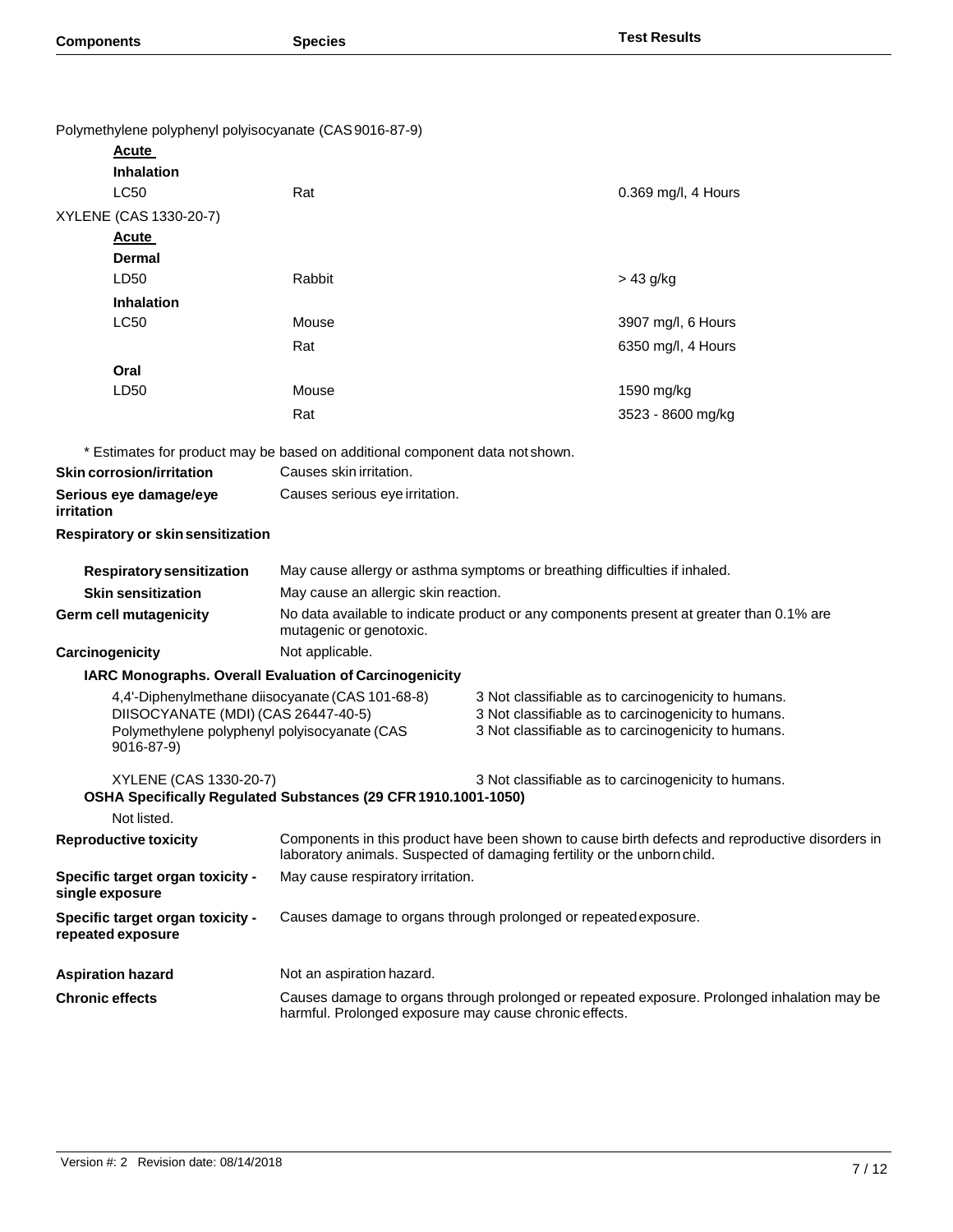#### **12. Ecological information**

**Ecotoxicity Ecotoxicity Toxic to aquatic life with long lasting effects** 

| LUUUAIUILY                                                         |                                                                                                                   | TOXIC to aquatic fire with long lasting enects.                                                                                         |                                                                                                                                                                                                        |
|--------------------------------------------------------------------|-------------------------------------------------------------------------------------------------------------------|-----------------------------------------------------------------------------------------------------------------------------------------|--------------------------------------------------------------------------------------------------------------------------------------------------------------------------------------------------------|
| <b>Components</b>                                                  |                                                                                                                   | <b>Species</b>                                                                                                                          | <b>Test Results</b>                                                                                                                                                                                    |
| ALUMINUM (CAS 7429-90-5)                                           |                                                                                                                   |                                                                                                                                         |                                                                                                                                                                                                        |
| <b>Aquatic</b>                                                     |                                                                                                                   |                                                                                                                                         |                                                                                                                                                                                                        |
| Fish                                                               | LC50                                                                                                              | Rainbow trout, donaldson trout<br>(Oncorhynchus mykiss)                                                                                 | 0.16 mg/l, 96 hours                                                                                                                                                                                    |
|                                                                    |                                                                                                                   |                                                                                                                                         |                                                                                                                                                                                                        |
| XYLENE (CAS 1330-20-7)                                             |                                                                                                                   |                                                                                                                                         | 8.8 mg/l, 96 hours                                                                                                                                                                                     |
| <b>Aquatic</b>                                                     |                                                                                                                   |                                                                                                                                         |                                                                                                                                                                                                        |
| Fish                                                               | LC50                                                                                                              | Bluegill (Lepomis macrochirus)                                                                                                          |                                                                                                                                                                                                        |
|                                                                    |                                                                                                                   |                                                                                                                                         | 7.711 - 9.591 mg/l, 96 hours                                                                                                                                                                           |
|                                                                    |                                                                                                                   | * Estimates for product may be based on additional component data not shown.                                                            |                                                                                                                                                                                                        |
| Persistence and degradability                                      |                                                                                                                   | No data is available on the degradability of this product.                                                                              |                                                                                                                                                                                                        |
| <b>Bioaccumulative potential</b>                                   |                                                                                                                   |                                                                                                                                         |                                                                                                                                                                                                        |
| Partition coefficient n-octanol / water (log Kow)<br><b>XYLENE</b> |                                                                                                                   | $3.12 - 3.2$                                                                                                                            |                                                                                                                                                                                                        |
| <b>Mobility in soil</b>                                            | No data available.                                                                                                |                                                                                                                                         |                                                                                                                                                                                                        |
| Other adverse effects                                              |                                                                                                                   |                                                                                                                                         | No other adverse environmental effects (e.g. ozone depletion, photochemical ozone creation<br>potential, endocrine disruption, global warming potential) are expected from this component.             |
| 13. Disposal considerations                                        |                                                                                                                   |                                                                                                                                         |                                                                                                                                                                                                        |
| <b>Disposal instructions</b>                                       |                                                                                                                   | with chemical or used container. Dispose of contents/container in accordance with<br>local/regional/national/international regulations. | Collect and reclaim or dispose in sealed containers at licensed waste disposal site. Do not allow<br>this material to drain into sewers/water supplies. Do not contaminate ponds, waterways or ditches |
| <b>Local disposal regulations</b>                                  | Dispose in accordance with all applicable regulations.                                                            |                                                                                                                                         |                                                                                                                                                                                                        |
| Hazardous waste code                                               | The waste code should be assigned in discussion between the user, the producer and the waste<br>disposal company. |                                                                                                                                         |                                                                                                                                                                                                        |
| Waste from residues / unused<br>products                           | Disposal instructions).                                                                                           |                                                                                                                                         | Dispose of in accordance with local regulations. Empty containers or liners may retain some<br>product residues. This material and its container must be disposed of in a safe manner (see:            |
| <b>Contaminated packaging</b>                                      | disposal.                                                                                                         |                                                                                                                                         | Since emptied containers may retain product residue, follow label warnings even after container is<br>emptied. Empty containers should be taken to an approved waste handling site for recycling or    |
| 14. Transport information                                          |                                                                                                                   |                                                                                                                                         |                                                                                                                                                                                                        |
| <b>DOT</b>                                                         |                                                                                                                   |                                                                                                                                         |                                                                                                                                                                                                        |
| UN number                                                          | <b>UN1263</b>                                                                                                     |                                                                                                                                         |                                                                                                                                                                                                        |
| UN proper shipping name<br><b>Transport hazard class(es)</b>       | Paint                                                                                                             |                                                                                                                                         |                                                                                                                                                                                                        |
| <b>Class</b>                                                       | 3                                                                                                                 |                                                                                                                                         |                                                                                                                                                                                                        |

**Special precautions for user** Read safety instructions, SDS and emergency procedures before handling.

**Subsidiary risk**

- I

**Packing group**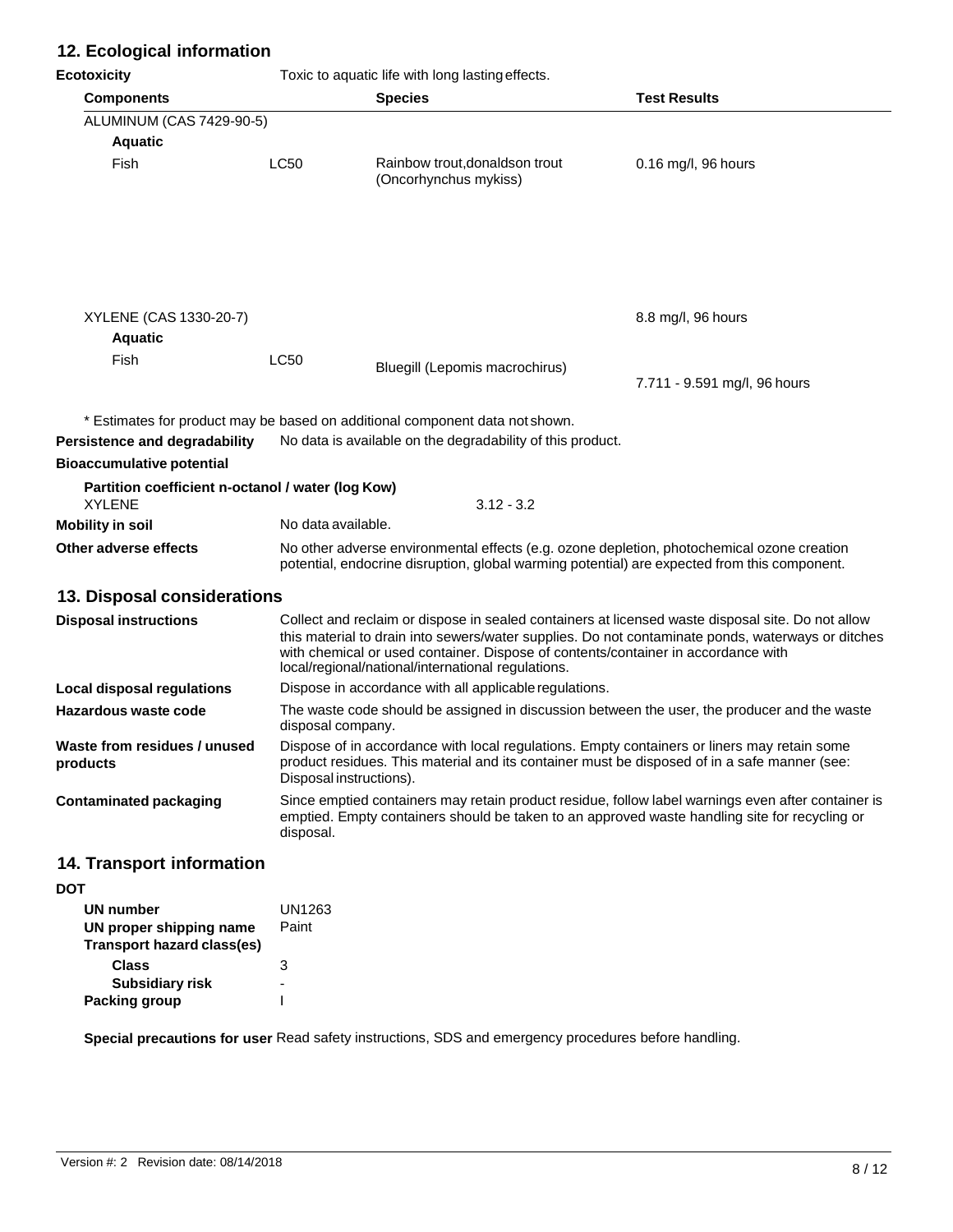| <b>UN number</b>             | UN1263 |
|------------------------------|--------|
| UN proper shipping name      | Paint  |
| Transport hazard class(es)   |        |
| Class                        | з      |
| <b>Subsidiary risk</b>       |        |
| <b>Packing group</b>         |        |
| <b>Environmental hazards</b> | N∩.    |

**Special precautions for user** Read safety instructions, SDS and emergency procedures before handling. **Other information**

| -----------------<br>Passenger and cargo | Forbidden. |
|------------------------------------------|------------|
| aircraft                                 |            |
| Cargo aircraft only                      | Forbidden. |

#### **IMDG**

| <b>UN number</b><br>UN proper shipping name<br>Transport hazard class(es) | UN1263<br>Paint |
|---------------------------------------------------------------------------|-----------------|
| Class<br>Subsidiary risk                                                  | 3               |
| Packing group                                                             |                 |
| <b>Environmental hazards</b>                                              |                 |
| <b>Marine pollutant</b>                                                   | No.             |
| FmS                                                                       | Not available.  |
|                                                                           |                 |

**Special precautions for user** Read safety instructions, SDS and emergency procedures before handling. **Transport in bulk according to**  Not established.

**Annex II of MARPOL 73/78 and the IBC Code DOT**



**IATA; IMDG**

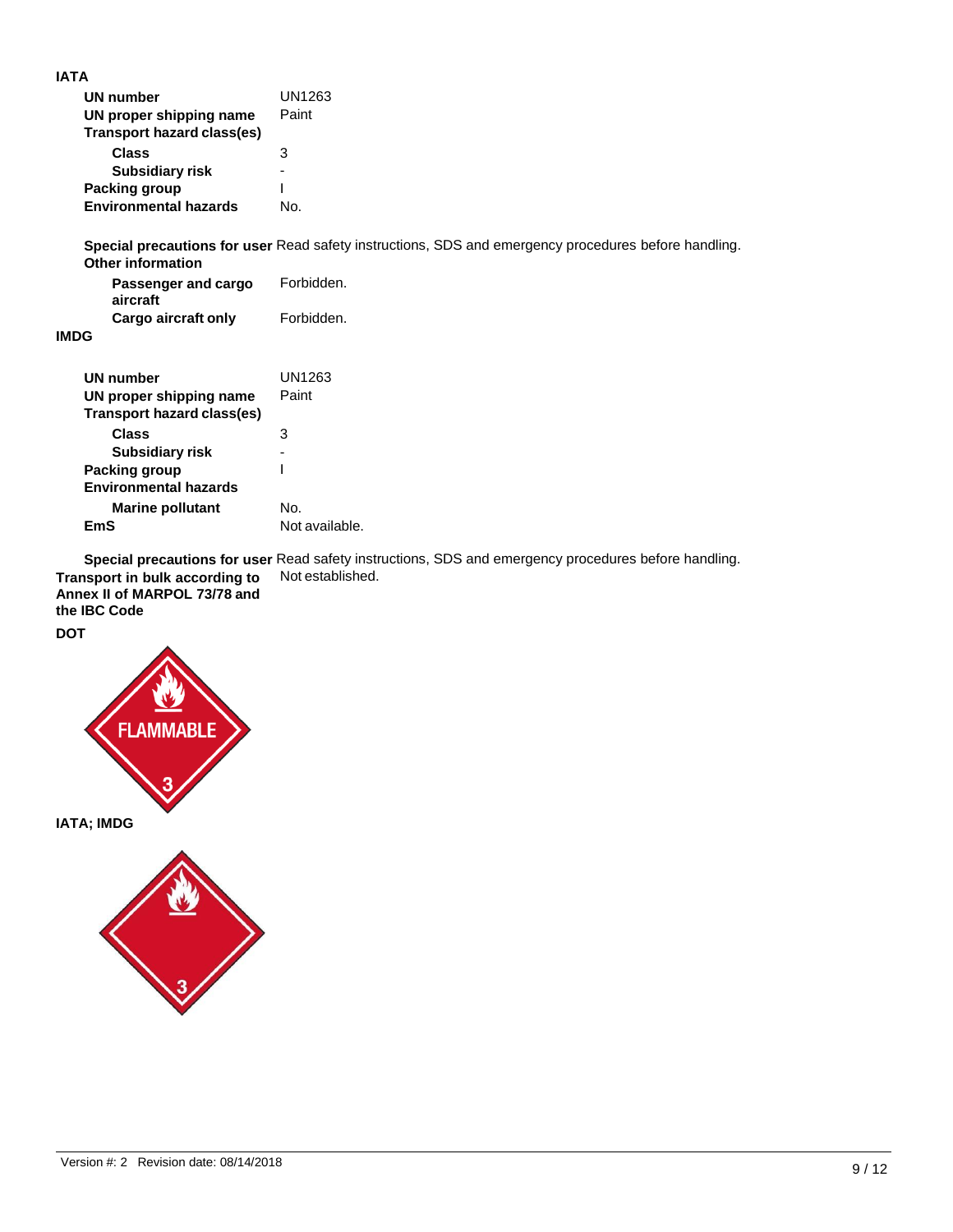#### **15. Regulatory information**

| US federal regulations                         | Standard, 29 CFR 1910.1200.<br>All components are on the U.S. EPA TSCA Inventory List.                                                                                                          |                             | This product is a "Hazardous Chemical" as defined by the OSHA Hazard Communication |  |
|------------------------------------------------|-------------------------------------------------------------------------------------------------------------------------------------------------------------------------------------------------|-----------------------------|------------------------------------------------------------------------------------|--|
|                                                | TSCA Section 12(b) Export Notification (40 CFR 707, Subpt. D)                                                                                                                                   |                             |                                                                                    |  |
| Not regulated.                                 |                                                                                                                                                                                                 |                             |                                                                                    |  |
|                                                | <b>TSCA Chemical Action Plans, Chemicals of Concern</b>                                                                                                                                         |                             |                                                                                    |  |
|                                                | 4,4'-Diphenylmethane diisocyanate (CAS 101-68-8)                                                                                                                                                | Action Plan [RIN 2070-ZA15] | Methylene Diphenyl Diisocyanate (MDI) And Related Compounds                        |  |
| DIISOCYANATE (MDI) (CAS 26447-40-5)            |                                                                                                                                                                                                 | Action Plan [RIN 2070-ZA15] | Methylene Diphenyl Diisocyanate (MDI) And Related Compounds                        |  |
| 9016-87-9)                                     | Polymethylene polyphenyl polyisocyanate (CAS                                                                                                                                                    | Action Plan [RIN 2070-ZA15] | Methylene Diphenyl Diisocyanate (MDI) And Related Compounds                        |  |
|                                                | <b>CERCLA Hazardous Substance List (40 CFR 302.4)</b>                                                                                                                                           |                             |                                                                                    |  |
|                                                | 4,4'-Diphenylmethane diisocyanate (CAS 101-68-8)<br>Polymethylene polyphenyl polyisocyanate (CAS 9016-87-9)                                                                                     | Listed.<br>Listed.          |                                                                                    |  |
| XYLENE (CAS 1330-20-7)                         |                                                                                                                                                                                                 | Listed.                     |                                                                                    |  |
| <b>SARA 304 Emergency release notification</b> |                                                                                                                                                                                                 |                             |                                                                                    |  |
| Not regulated.                                 |                                                                                                                                                                                                 |                             |                                                                                    |  |
|                                                | OSHA Specifically Regulated Substances (29 CFR 1910.1001-1050)                                                                                                                                  |                             |                                                                                    |  |
| Not listed.                                    |                                                                                                                                                                                                 |                             |                                                                                    |  |
|                                                | Superfund Amendments and Reauthorization Act of 1986 (SARA)                                                                                                                                     |                             |                                                                                    |  |
| <b>Hazard categories</b>                       | Immediate Hazard - Yes<br>Delayed Hazard - Yes<br>Fire Hazard - Yes<br>Pressure Hazard - No<br>Reactivity Hazard - No                                                                           |                             |                                                                                    |  |
| <b>SARA 302 Extremely hazardous substance</b>  |                                                                                                                                                                                                 |                             |                                                                                    |  |
| Not listed.                                    |                                                                                                                                                                                                 |                             |                                                                                    |  |
| SARA 311/312 Hazardous<br>chemical             | No                                                                                                                                                                                              |                             |                                                                                    |  |
| SARA 313 (TRI reporting)                       |                                                                                                                                                                                                 |                             |                                                                                    |  |
| <b>Chemical name</b>                           |                                                                                                                                                                                                 | <b>CAS number</b>           | % by wt.                                                                           |  |
| <b>XYLENE</b>                                  |                                                                                                                                                                                                 | 1330-20-7                   | 20 to $<$ 30                                                                       |  |
| ALUMINUM                                       |                                                                                                                                                                                                 | 7429-90-5                   | 10 to $<$ 20                                                                       |  |
| 4,4'-Diphenylmethane diisocyanate              |                                                                                                                                                                                                 | 101-68-8                    | $5$ to $<$ 10                                                                      |  |
| Polymethylene polyphenyl polyisocyanate        |                                                                                                                                                                                                 | 9016-87-9                   | 5 to $<$ 10                                                                        |  |
| <b>Other federal regulations</b>               |                                                                                                                                                                                                 |                             |                                                                                    |  |
|                                                | Clean Air Act (CAA) Section 112 Hazardous Air Pollutants (HAPs) List                                                                                                                            |                             |                                                                                    |  |
| XYLENE (CAS 1330-20-7)                         | 4,4'-Diphenylmethane diisocyanate (CAS 101-68-8)<br>Polymethylene polyphenyl polyisocyanate (CAS 9016-87-9)<br>Clean Air Act (CAA) Section 112(r) Accidental Release Prevention (40 CFR 68.130) |                             |                                                                                    |  |
| Not regulated.                                 |                                                                                                                                                                                                 |                             |                                                                                    |  |
|                                                |                                                                                                                                                                                                 |                             |                                                                                    |  |
| <b>Safe Drinking Water Act (SDWA)</b>          |                                                                                                                                                                                                 |                             |                                                                                    |  |
|                                                |                                                                                                                                                                                                 |                             |                                                                                    |  |
|                                                |                                                                                                                                                                                                 |                             |                                                                                    |  |
|                                                |                                                                                                                                                                                                 |                             |                                                                                    |  |
|                                                |                                                                                                                                                                                                 |                             |                                                                                    |  |
|                                                |                                                                                                                                                                                                 |                             |                                                                                    |  |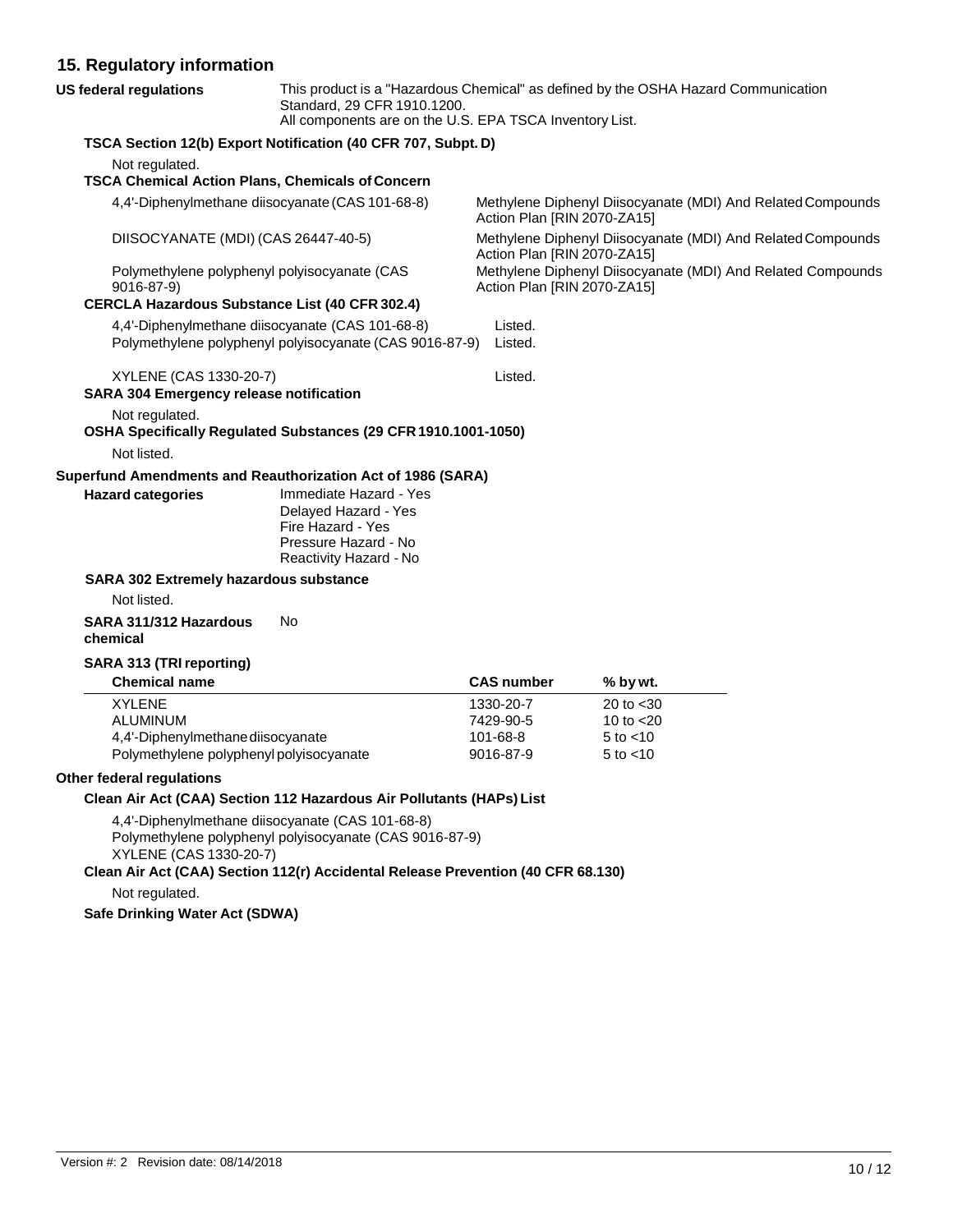#### **US state regulations**

Not regulated.

- **US. California Controlled Substances. CA Department of Justice (California Health and Safety Code Section 11100)** Not listed.
- **US. California. Candidate Chemicals List. Safer Consumer Products Regulations (Cal. Code Regs, tit. 22, 69502.3, subd.**

**(a))**

4,4'-Diphenylmethane diisocyanate (CAS 101-68-8) ALUMINUM (CAS 7429-90-5) DIISOCYANATE (MDI) (CAS 26447-40-5) Polymethylene polyphenyl polyisocyanate (CAS 9016-87-9) XYLENE (CAS 1330-20-7)

#### **US. Massachusetts RTK - Substance List**

4,4'-Diphenylmethane diisocyanate (CAS 101-68-8) ALUMINUM (CAS 7429-90-5) Polymethylene polyphenyl polyisocyanate (CAS 9016-87-9) XYLENE (CAS 1330-20-7)

#### **US. New Jersey Worker and Community Right-to-KnowAct**

4,4'-Diphenylmethane diisocyanate (CAS 101-68-8) ALUMINUM (CAS 7429-90-5) DIISOCYANATE (MDI) (CAS 26447-40-5) Polymethylene polyphenyl polyisocyanate (CAS 9016-87-9) XYLENE (CAS 1330-20-7)

#### **US. Pennsylvania Worker and Community Right-to-Know Law**

4,4'-Diphenylmethane diisocyanate (CAS 101-68-8) ALUMINUM (CAS 7429-90-5) Polymethylene polyphenyl polyisocyanate (CAS 9016-87-9) XYLENE (CAS 1330-20-7)

#### **US. Rhode Island RTK**

4,4'-Diphenylmethane diisocyanate (CAS 101-68-8) ALUMINUM (CAS 7429-90-5) Polymethylene polyphenyl polyisocyanate (CAS 9016-87-9) XYLENE (CAS 1330-20-7)

#### **US. California Proposition 65**

None

#### **International Inventories**

| Country(s) or region        | <b>Inventory name</b>                                                  | On inventory (yes/no)* |
|-----------------------------|------------------------------------------------------------------------|------------------------|
| Australia                   | Australian Inventory of Chemical Substances (AICS)                     | No                     |
| Canada                      | Domestic Substances List (DSL)                                         | No.                    |
| Canada                      | Non-Domestic Substances List (NDSL)                                    | No.                    |
| China                       | Inventory of Existing Chemical Substances in China (IECSC)             | No                     |
| Europe                      | European Inventory of Existing Commercial Chemical Substances (EINECS) | No.                    |
| Europe                      | European List of Notified Chemical Substances (ELINCS)                 | No.                    |
| Japan                       | Inventory of Existing and New Chemical Substances (ENCS)               | No.                    |
| Korea                       | Existing Chemicals List (ECL)                                          | No.                    |
| New Zealand                 | New Zealand Inventory                                                  | No.                    |
| <b>Philippines</b>          | Philippine Inventory of Chemicals and Chemical Substances (PICCS)      | No.                    |
| United States & Puerto Rico | <b>Toxic Substances Control Act (TSCA) Inventory</b>                   | Yes                    |

\*A "Yes" indicates that all components of this product comply with the inventory requirements administered by the governing country(s) A "No" indicates that one or more components of the product are not listed or exempt from listing on the inventory administered by the governing country(s).